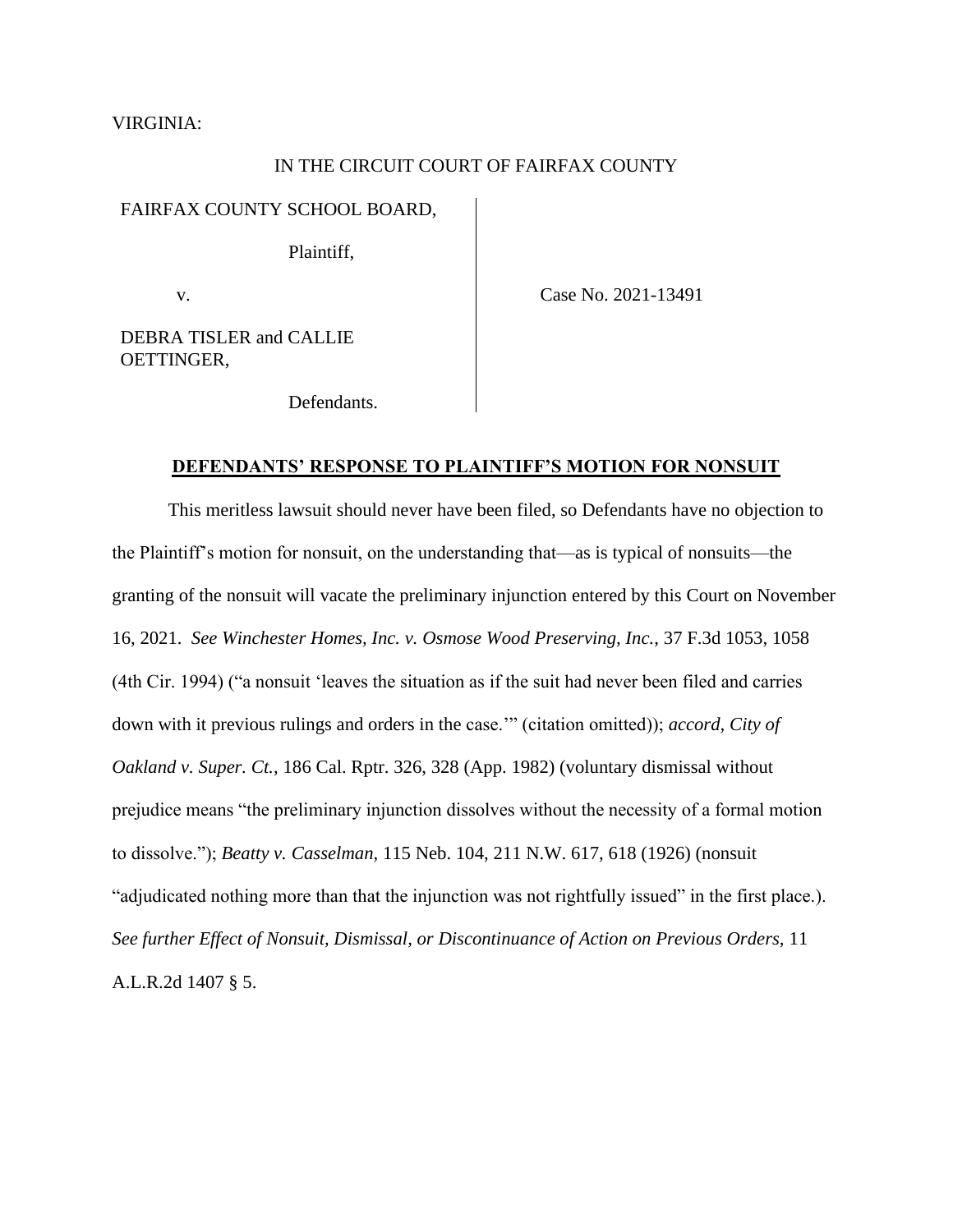December 1, 2021 Respectfully submitted,

DEBRA TISLER and CALLIE OETTINGER

By: /s/ *Timothy Sandefur*

Counsel

# Ketan Bhirud (VSB # 96637) **TROUTMAN PEPPER**

1001 Haxall Point, 15th Floor Richmond, VA 23219 (202) 274-2890 Ketan.bhirud@troutman.com

Timothy Sandefur (admitted pro hac vice) **GOLDWATER INSTITUTE** 500 East Coronado Road Phoenix, Arizona 85004 Telephone: (602) 462-5000 [litigation@goldwaterinstitute.org](mailto:litigation@goldwaterinstitute.org)

*Counsel for Defendants Debra Tisler and Callie Oettinger*